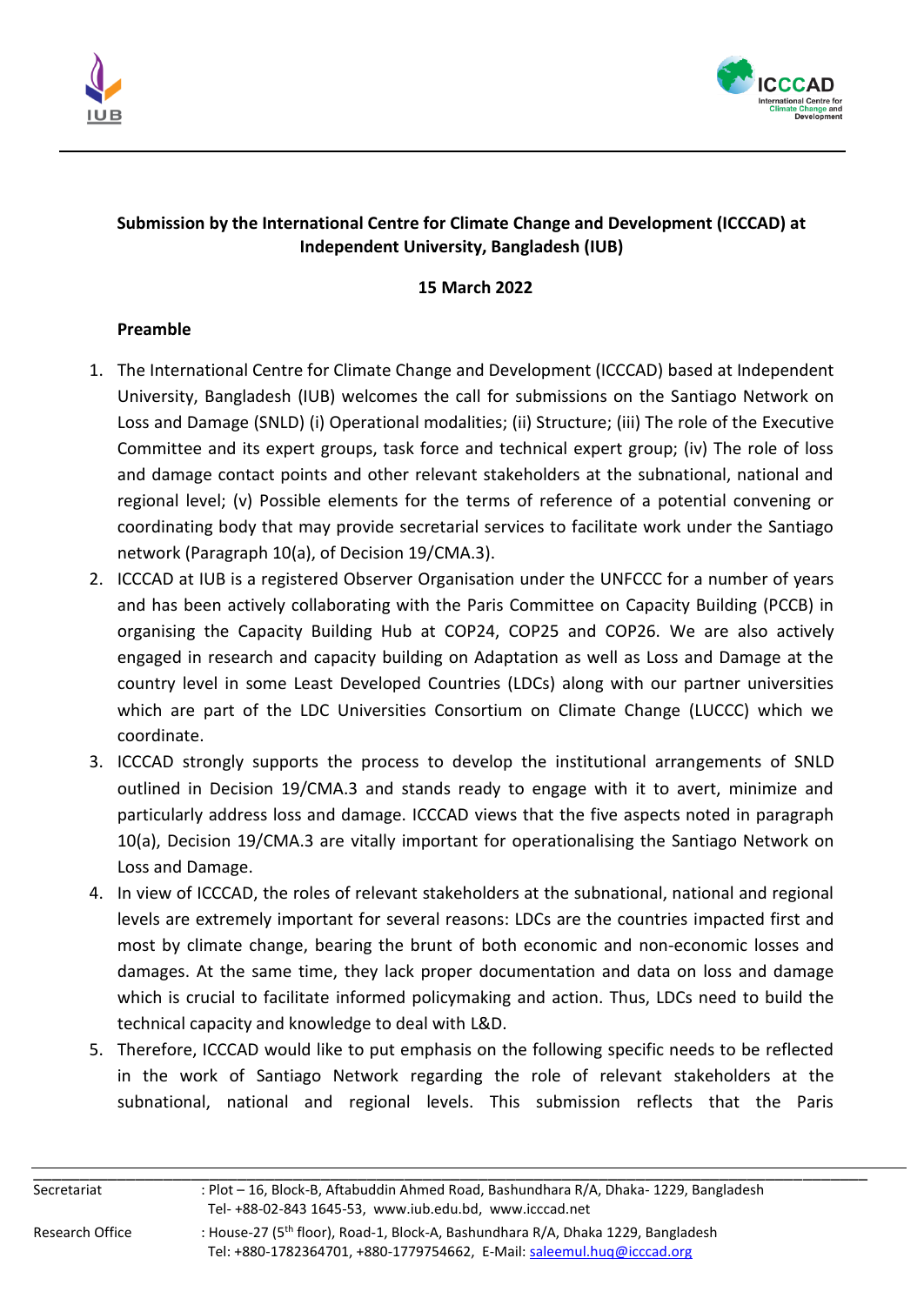



Agreement Article 7 para  $5<sup>1</sup>$  that describes attributes of adaptation action, and all of these are highly relevant to attributes of actions to address L&D.

# **a. Capacity building**

- 6. ICCCAD considers that the promotion of country ownership is a central element of capacity building. So, we are of the view that capacity building cannot be done top-down, but has to grow from within. Any external support must be respectful of this.
- 7. We firmly believe that capacity building strongly contributes to global public goods, which benefit each and every citizen and country of the world. The elements of education, training, public awareness, public participation, and public access to information have both intrinsic and instrumental values—they, being inherently good in their own merit, contribute to inclusive citizenship including the marginalised in any society and also those elements properly applied contribute to the sustainability and effectiveness of adaptation, mitigation and addressing loss and damage. These values combined help develop an effective approach to empowerment, helping citizens to realize their potential. This lens is needed in this moment when we are witnessing a growing disconnect between climate science, as evidenced by the latest IPCC AR6 findings, and the international and national climate policies, particularly of major emitters—companies and countries. Therefore, a comprehensive approach for implementation of the capacity building agenda is likely to contribute to behavioural changes among citizens of each country, which is expected to bridge this disconnect in the future.
- 8. We believe that channelling proper technical support and guidance on approaches to address loss and damage though the Santiago Network will help facilitate responses to the impacts of loss and damage (for both slow onset and rapid onset events) and ensure a uniform methodology of measure of both impacts of loss and damage and ways of tackling it.
- 9. Another important tool of capacity building is how to access finance for loss and damage where it can support the development of new project proposals focused on loss and damage, as well as ensure concrete implementation projects to address loss and damage on the ground. This is of paramount importance since unlocking climate finance is considered as one of the biggest challenges in dealing with climate change-induced impacts. Other factors important for capacity building include the building of strong institutions nationally and within the UNFCCC, networks and partnerships and long term financial and technical support using programmatic approaches.

<sup>&</sup>lt;sup>1</sup> PA Article 7 para 5: Parties acknowledge that adaptation action should follow a country-driven, gender-responsive, participatory and fully transparent approach, taking into consideration vulnerable groups, communities and ecosystems, and should be based on and guided by the best available science and, as appropriate, traditional knowledge, knowledge of indigenous peoples and local knowledge systems, with a view to integrating adaptation into relevant socioeconomic and environmental policies and actions, where appropriate.

| Secretariat | · Plot – 16, Block-B, Aftabuddin Ahmed Road, Bashundhara R/A, Dhaka- 1229, Bangladesh |
|-------------|---------------------------------------------------------------------------------------|

Research Office : House-27 (5<sup>th</sup> floor), Road-1, Block-A, Bashundhara R/A, Dhaka 1229, Bangladesh Tel: +880-1782364701, +880-1779754662, E-Mail[: saleemul.huq@icccad.org](mailto:saleemul.huq@icccad.org)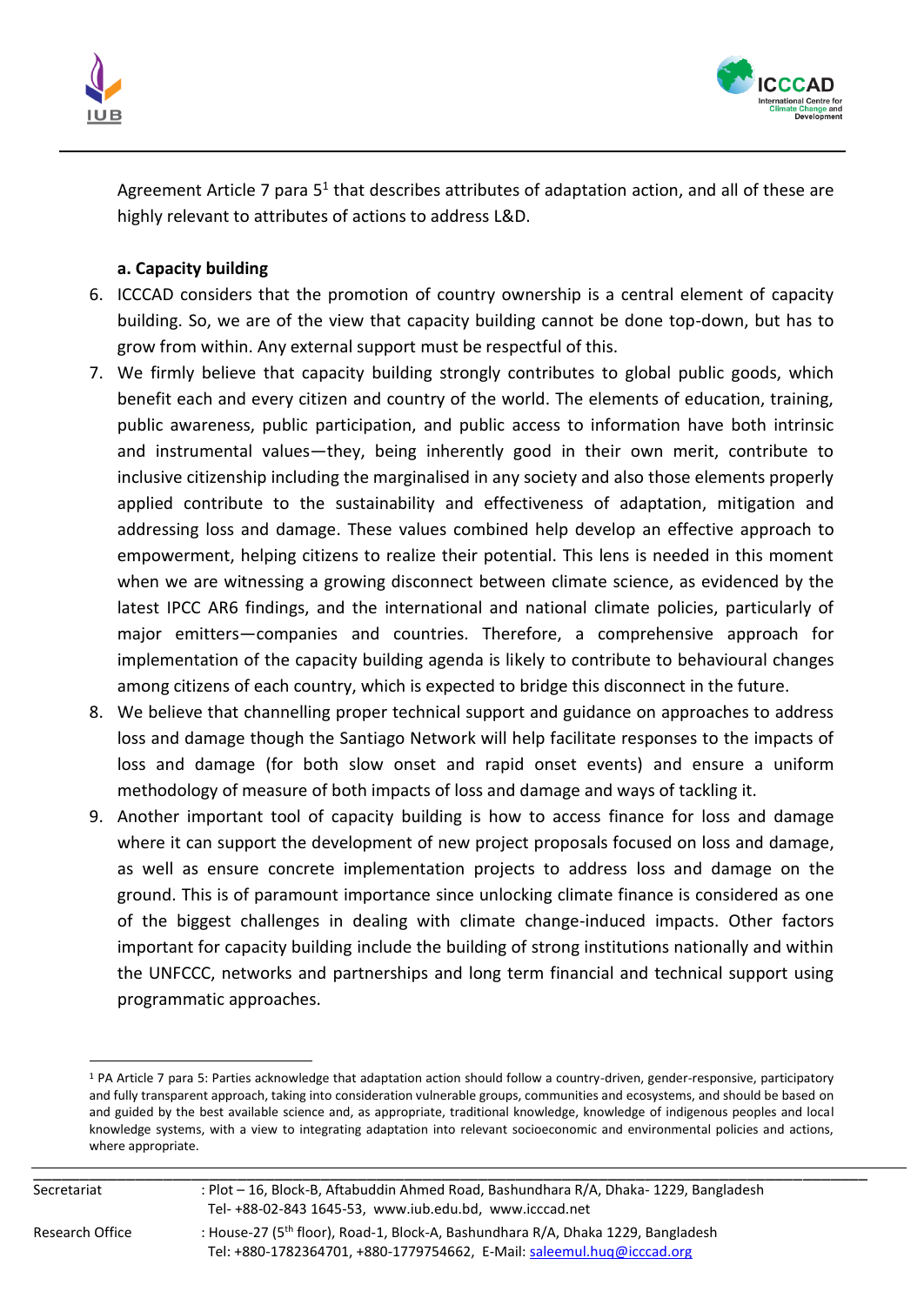



## **b. Building evidence base**

- 10. For addressing loss and damage, we see that under the agenda of Loss and Damage there is a need to create a comprehensive evidence base that grows both from the bottom-up from the scientific and technical origins. We welcome strong support to gather evidence of loss and damage happening on the ground. As set out in AR6 WG2 losses and damages are both current and past adverse impacts and adverse project risks, so we need to gather evidence from various sources, accepting and learning from different perspectives, and we need to understand how the gender and inter-sectional differentiation of losses and damages provide the dimensions of the evidence base.
- 11. As a "Knowledge-Hub" on Loss and Damage, the Santiago Network could create access to knowledge and information and undertakes in-country evidence-based Research on Loss and Damage (L&D), in order to develop a better understanding of L&D needs of developing countries to feed into UNFCCC processes. This will help gather experience and information on concrete approaches to address L&D and provide aggregate information on country needs regarding L&D by conducting/facilitating an annual L&D gap report as a reliable assessment of both, finance needs for L&D measures and the funding available on an annual basis is needed.

# **c. Support to develop policies at the national and subnational levels**

- 12. In our view, the Santiago Network needs to provide support in developing policies, plans, strategies and programmes at the national and subnational levels in LDCs to address loss and damage. The GCF experience of the need for investment in national level preparedness demonstrates clearly that the policy and institutional base for addressing loss and damage requires considerable investments.
- 13. We consider that SNLD will have a different paradigm of technical assistance because conventional technical assistance for climate action has not worked well in the past. Technical assistance efforts to date have been short-term, project-based, consultancy-led, and donordriven. Interventions are often regarded as time-bound projects rather than as continuing programmes, raising issues of sustainability and ownership of the outcome of development efforts. Developed countries typically support technical assistance by funding disconnected initiatives through development assistance agencies on an ad-hoc basis. They often hire consultants to conduct training sessions or give other short-term assistance but provide little to no continuing support. These characteristics continue to stand in the way of ownership by the recipient countries.
- 14. To foster coordination and collaboration among stakeholders from the field of L&D, Climate Risk Management, Humanitarian Aid, the SNLD could facilitate information exchange and awareness raising. This could include for (i) Providing a coordination mechanism to share